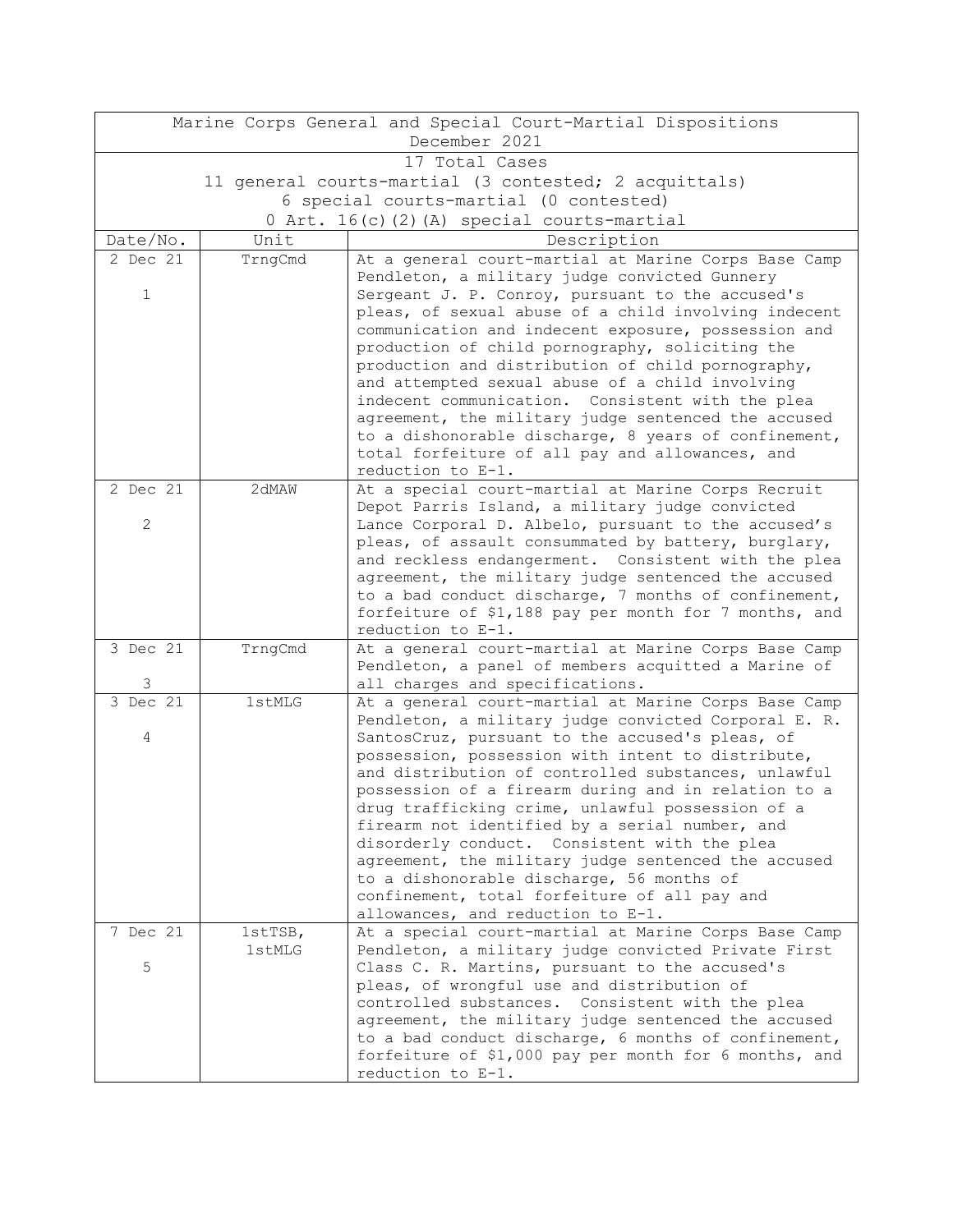| 8 Dec 21  | 3dMAW       | At a general court-martial at Marine Corps Air                                                            |
|-----------|-------------|-----------------------------------------------------------------------------------------------------------|
|           |             | Station Miramar, a panel of members convicted                                                             |
| 6         |             | Corporal D. K. Chege of sexual assault.<br>The members                                                    |
|           |             | sentenced the accused to a dishonorable discharge, 2                                                      |
|           |             | years of confinement, total forfeiture of all pay                                                         |
|           |             | and allowances, and reduction to E-1.                                                                     |
| 13 Dec 21 | 1stMaintBn, | At a special court-martial at Marine Corps Base Camp                                                      |
|           | 1stMLG      | Pendleton, a military judge convicted Private J. A.                                                       |
| 7         |             | Tooley, pursuant to the accused's pleas, of wrongful                                                      |
|           |             | use, possession, and distribution of controlled                                                           |
|           |             | substances. Consistent with the plea agreement, the                                                       |
|           |             | military judge sentenced the accused to a bad                                                             |
|           |             | conduct discharge, 4 months of confinement, and                                                           |
|           |             | forfeiture of \$800 pay per month for 6 months.                                                           |
| 14 Dec 21 | 3dMAW       | At a general court-martial at Marine Corps Base Camp                                                      |
| 8         |             | Pendleton, a military judge convicted Private First                                                       |
|           |             | Class J. D. Rocco, pursuant to the accused's pleas,                                                       |
|           |             | of attempted unpremeditated murder, attempted escape<br>from confinement, and assault consummated by      |
|           |             | battery. Consistent with the plea agreement, the                                                          |
|           |             | military judge sentenced the accused to a                                                                 |
|           |             | dishonorable discharge, 14 years and 6 months of                                                          |
|           |             | confinement, and reduction to E-1.                                                                        |
| 14 Dec 21 | MCRD Parris | At a general court-martial at Marine Corps Recruit                                                        |
|           | Island      | Depot Parris Island, a military judge convicted                                                           |
| 9         |             | Staff Sergeant T. C. Neel, pursuant to the accused's                                                      |
|           |             | pleas, of possession of child pornography, violation                                                      |
|           |             | of a lawful general order, and receipt of stolen                                                          |
|           |             | property. Consistent with the plea agreement, the                                                         |
|           |             | military judge sentenced the accused to a                                                                 |
|           |             | dishonorable discharge, 24 months of confinement,                                                         |
|           |             | total forfeiture of all pay and allowances, and                                                           |
|           |             | reduction to E-1.                                                                                         |
| 14 Dec 21 | 3dMLG       | At a general court-martial at Marine Corps Base                                                           |
|           |             | Hawaii, a military judge convicted Lance Corporal M.<br>J. Davenport, pursuant to the accused's pleas, of |
| 10        |             | making a false official statement and attempted                                                           |
|           |             | sexual abuse of a child. Consistent with the plea                                                         |
|           |             | agreement, the military judge sentenced the accused                                                       |
|           |             | to a bad conduct discharge, 90 days of confinement,                                                       |
|           |             | and reduction to E-1.                                                                                     |
| 15 Dec 21 | 3dMarDiv    | At a special court-martial at Marine Corps Base                                                           |
|           |             | Hawaii, a military judge convicted Corporal D. R.                                                         |
| 11        |             | Hoskins, pursuant to the accused's pleas, of                                                              |
|           |             | violation of a lawful order and cruelty and                                                               |
|           |             | maltreatment. Consistent with the plea agreement,                                                         |
|           |             | the military judge sentenced the accused to a bad                                                         |
|           |             | conduct discharge, 120 days of confinement, and                                                           |
|           |             | reduction to E-1.                                                                                         |
| 15 Dec 21 | 3dMAW       | At a general court-martial at Marine Corps Air                                                            |
|           |             | Station Yuma, a military judge convicted Lance                                                            |
| 12        |             | Corporal B. S. McNamara, pursuant to the accused's                                                        |
|           |             | plea, of violating a lawful general order.                                                                |
|           |             | Consistent with the plea agreement, the military                                                          |
|           |             | judge sentenced the accused to 80 days of                                                                 |
|           |             | confinement and reduction to E-2.                                                                         |